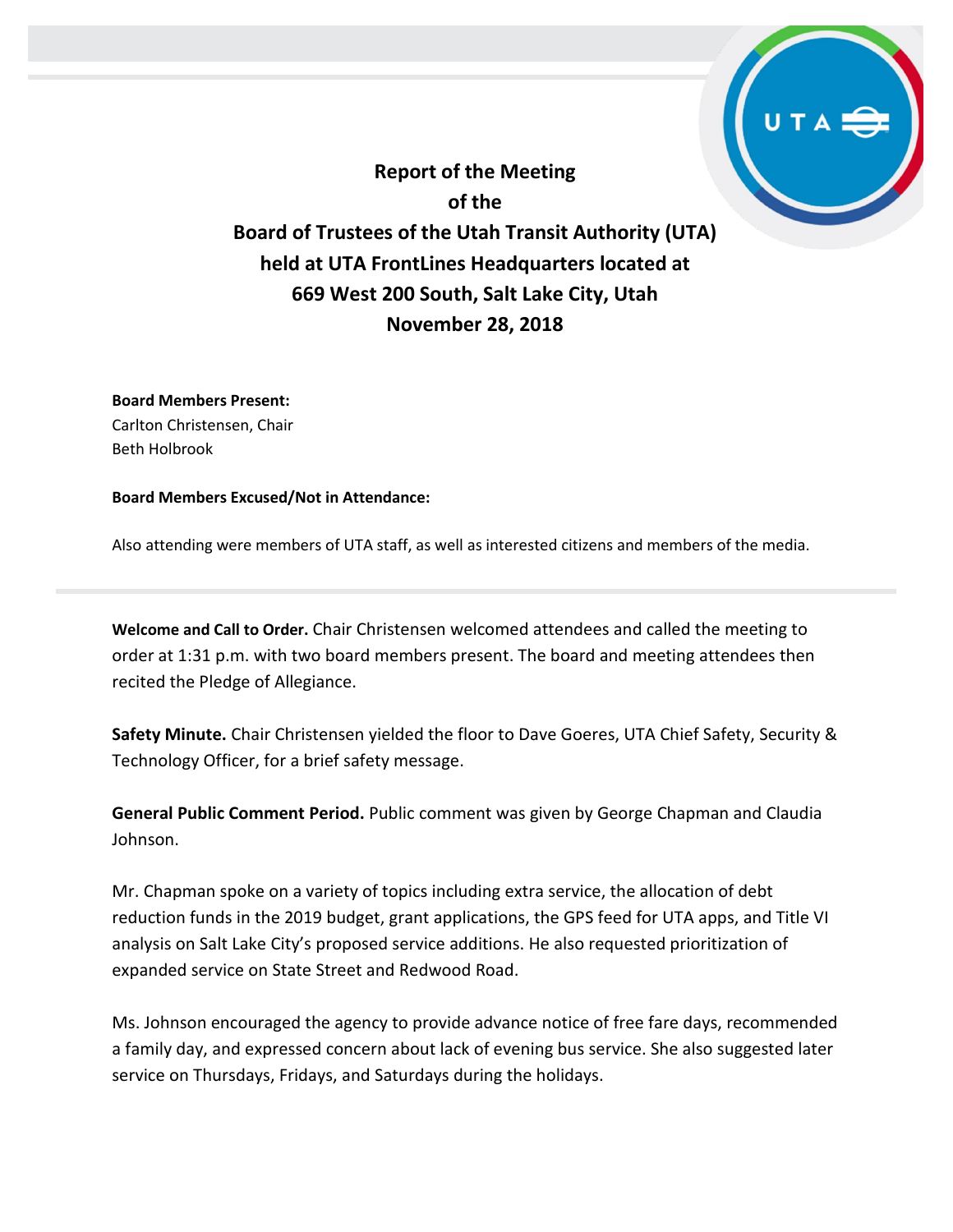An Internet comment from Kim Mannos was read to the board. Ms. Mannos relayed a concern about operator courtesy.

**Approval of November 14, 2018 Board Meeting & Public Hearing Report.** A motion to approve the November 14, 2018 Board Meeting & Public Hearing Report was made by Trustee Holbrook and seconded by Chair Christensen. The motion carried unanimously.

**September 2018 Financial Report.** Bob Biles, UTA Vice President of Finance, reviewed the September 2018 Financial Report. A motion to accept the September 2018 Financial Report was made by Trustee Holbrook and seconded by Chair Christensen. The motion carried unanimously.

#### **R2018-11-01: Resolution Amending the Bylaws of the Utah Transit Authority.**

At the request of Chair Christensen, Lisa Bohman, UTA Managing Counsel, addressed revisions to the bylaws recommended by the UTA Advisory Board.

**Public Comment.** No public comment was given.

A motion to approve R2018-11-01 was made by Trustee Holbrook and seconded by Chair Christensen. The motion carried unanimously with aye votes from Trustee Holbrook and Chair Christensen.

### **R2018-11-02: Resolution Authorizing the Sale of Real Property (Orem Bus Transfer Center).**

Paul Drake, UTA Senior Manager of Real Estate and Transit-Oriented Development, described the property, which consists of 0.96 acres of land located at 1145 South 750 East in Orem, Utah. The previous board authorized the sale of this property. The best and highest bid received was from University Mall Shopping Center for \$901,500. Discussion ensued. Questions on the bidding process, site occupation, and contingencies were posed by the board and answered by staff.

**Public Comment.** Public comment was given by George Chapman. Mr. Chapman would like the revenue from the sale to be applied to service increases.

A motion to approve R2018-11-02 was made by Trustee Holbrook and seconded by Chair Christensen. The motion carried unanimously with aye votes from Trustee Holbrook and Chair Christensen.

#### **R2018-11-03: Resolution Authorizing the Purchase of Real Property (Parcels 137:A, 137:E).**

Mr. Drake described the transaction. The proposed purchase price for the property is \$500,000. Discussion ensued. Questions regarding the administrative settlement,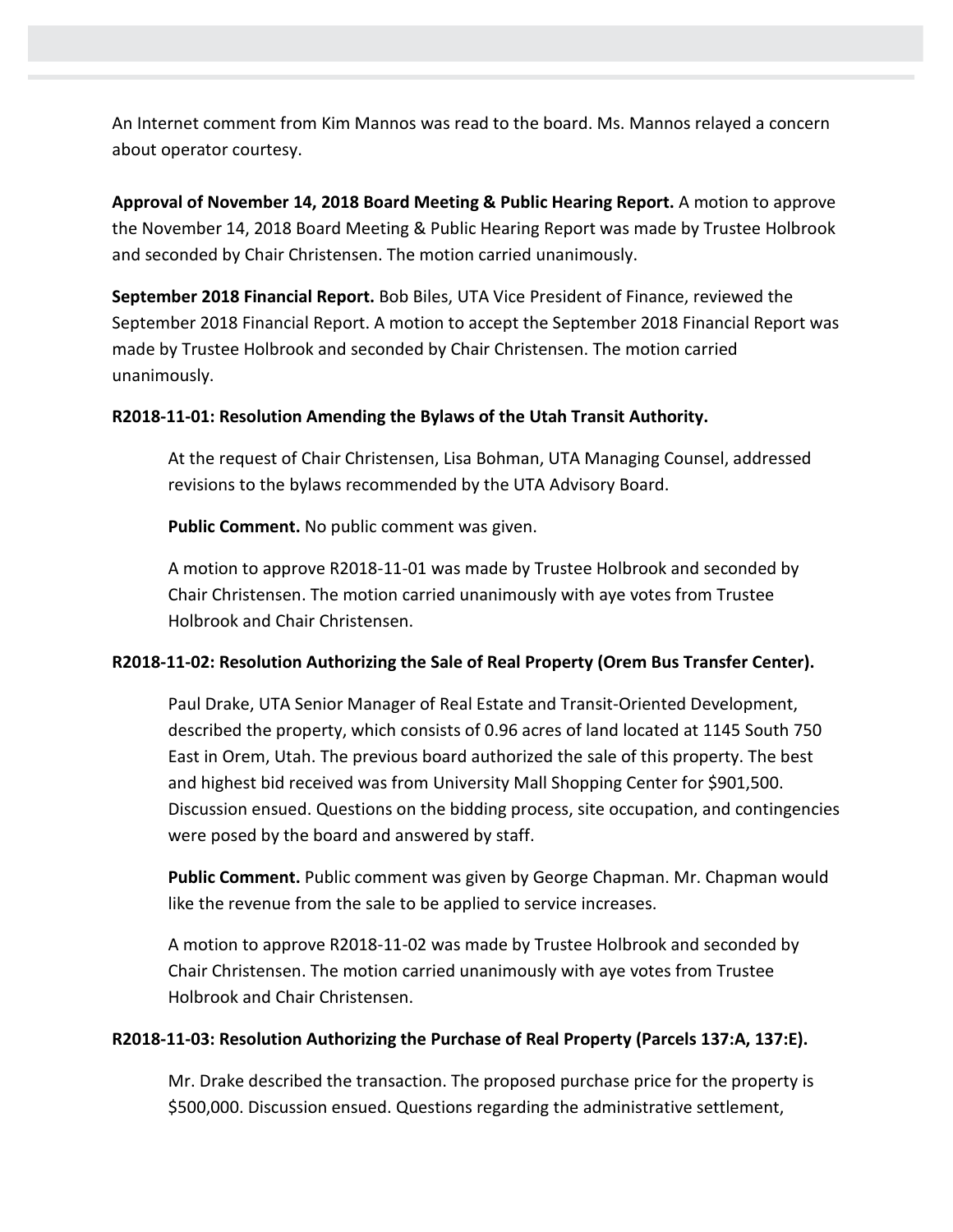construction easement, and Federal Transit Administration approval of the appraisal process were posed by board and answered by staff.

**Public Comment.** No public comment was given.

A motion to approve R2018-11-03 was made by Trustee Holbrook and seconded by Chair Christensen. The motion carried unanimously with aye votes from Trustee Holbrook and Chair Christensen.

A question was raised regarding whether proper meeting protocol was followed in the voting on R2018-11-01 and R2018-11-02. Motions and votes on R2018-11-01 and R2018-11-02 were re-verified.

#### **Contracts and Change Orders.**

# **R2018-11-04: Resolution Authorizing the Execution of the Contract with Michelin North America, Inc. for the Lease of Bus Tires.**

Eddy Cumins, UTA Acting Vice President of Operations, Capital & Assets, explained the resolution, which allows the lease of tires and services for buses. Discussion ensued. A question on the purpose of leasing bus tires was posed by the board and answered by staff.

**Public Comment.** No public comment was given.

A motion to approve R2018-11-04 was made by Trustee Holbrook and seconded by Chair Christensen. The motion carried unanimously with aye votes from Trustee Holbrook and Chair Christensen.

# **R2018-11-05: Resolution Authorizing the Execution of the Contract with Stantec Architecture, Inc. for Professional Engineering Services (Depot District).**

Mr. Cumins described the contract, which provides architectural and engineering services for the bidding and construction phase services for the Depot District Clean Fuels Technology Center. Discussion ensued. A question about the procurement method was posed by the board and answered by staff.

**Public Comment.** No public comment was given.

A motion to approve R2018-11-05 was made by Trustee Holbrook and seconded by Chair Christensen. The motion carried unanimously with aye votes from Trustee Holbrook and Chair Christensen.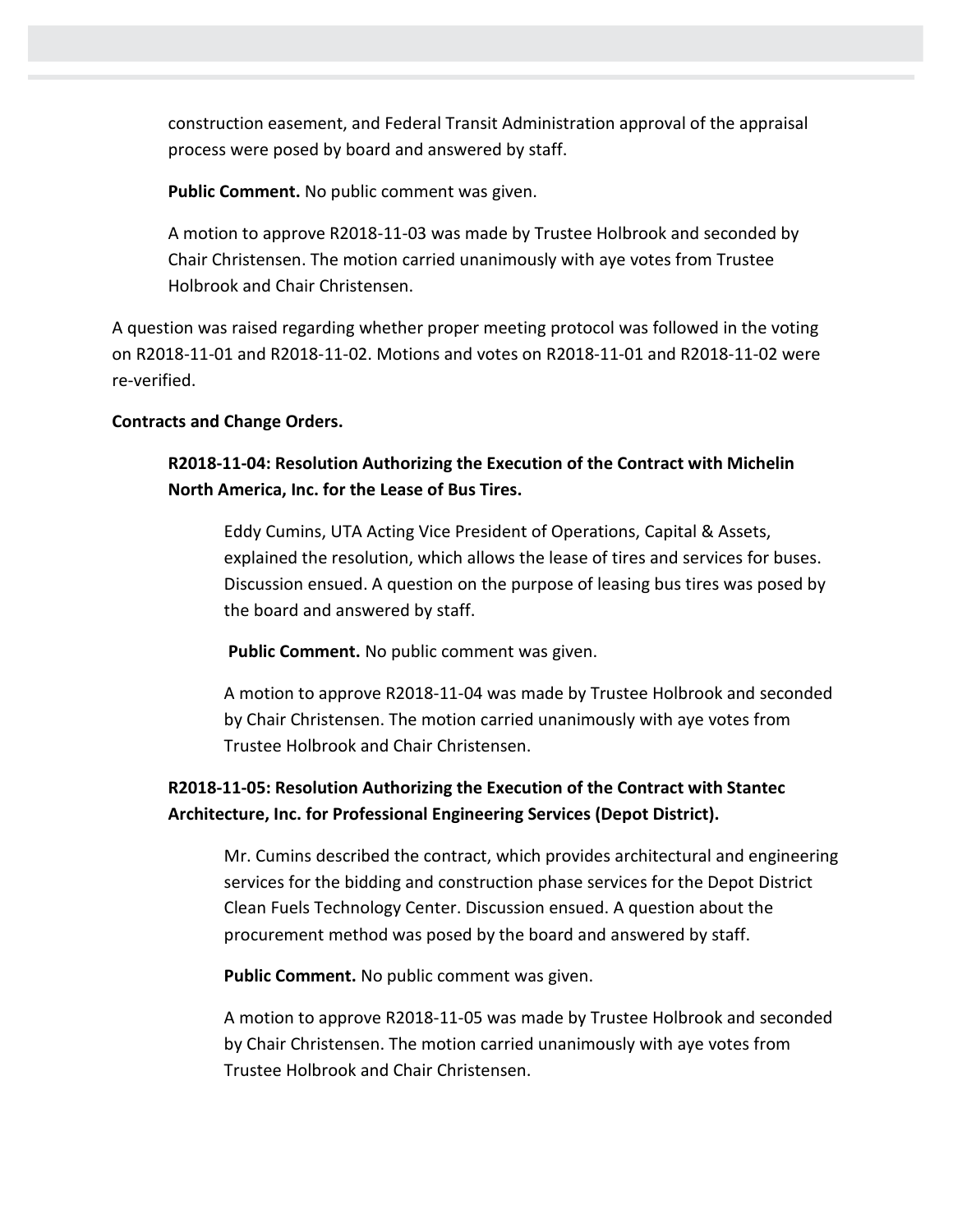# **R2018-11-06: Resolution Authorizing the Execution of the Contract Amendment with Stadler, US, Inc. for the Extension of Lease Agreement (Warm Springs).**

Mr. Drake described the lease agreement extension, which allows Stadler, US, Inc., to remain at the Warm Springs facility through January 2019. Discussion ensued. Questions regarding the provision for a month-to-month lease after January 2019, exit timing, and improvements to the facility were posed by the board and answered by staff.

**Public Comment.** No public comment was given.

A motion to approve R2018-11-06 with a corrected amended lease value of \$135,520 was made by Trustee Holbrook and seconded by Chair Christensen. The motion carried unanimously with aye votes from Trustee Holbrook and Chair Christensen.

### **Revenue Contract: 7200 South Bridge (UDOT).**

Mr. Cumins summarized the contract, which allows for a signal system upgrade necessitated by the Utah Department of Transportation's 7200 South TRAX bridge replacement. Discussion ensued. A question on the timeline was posed by the board and answered by staff.

A motion to approve the revenue contract was made by Trustee Holbrook and seconded by Chair Christensen. The motion carried unanimously with aye votes from Trustee Holbrook and Chair Christensen.

**Pre-Procurements.** Steve Meyer, UTA Interim Executive Director, informed the board about the intent to procure services for ultrasonic rail line testing.

**Salt Lake City Interlocal Agreement Update.** Nichol Bourdeaux, UTA Vice President of External Affairs & Constituent Services, provided an update on a proposed interlocal agreement (ILA) with Salt Lake City outlining high level terms for additional service within the city. Ms. Bourdeaux discussed routes contemplated by the Salt Lake City Transit Master Plan, the agreement's term, projected implementation, and performance assessment measurements. Discussion ensued. Questions on route selection, regional prioritization, and timing for Salt Lake City public hearings were posed by the board and answered by staff. Trustee Holbrook requested that UTA accept public comment on the ILA prior to its next board meeting.

**Closed Session.** Chair Christensen indicated a closed session was needed to discuss pending or reasonably imminent litigation. A motion to move into closed session was made by Trustee Holbrook and seconded by Chair Christensen. The motion carried unanimously with aye votes